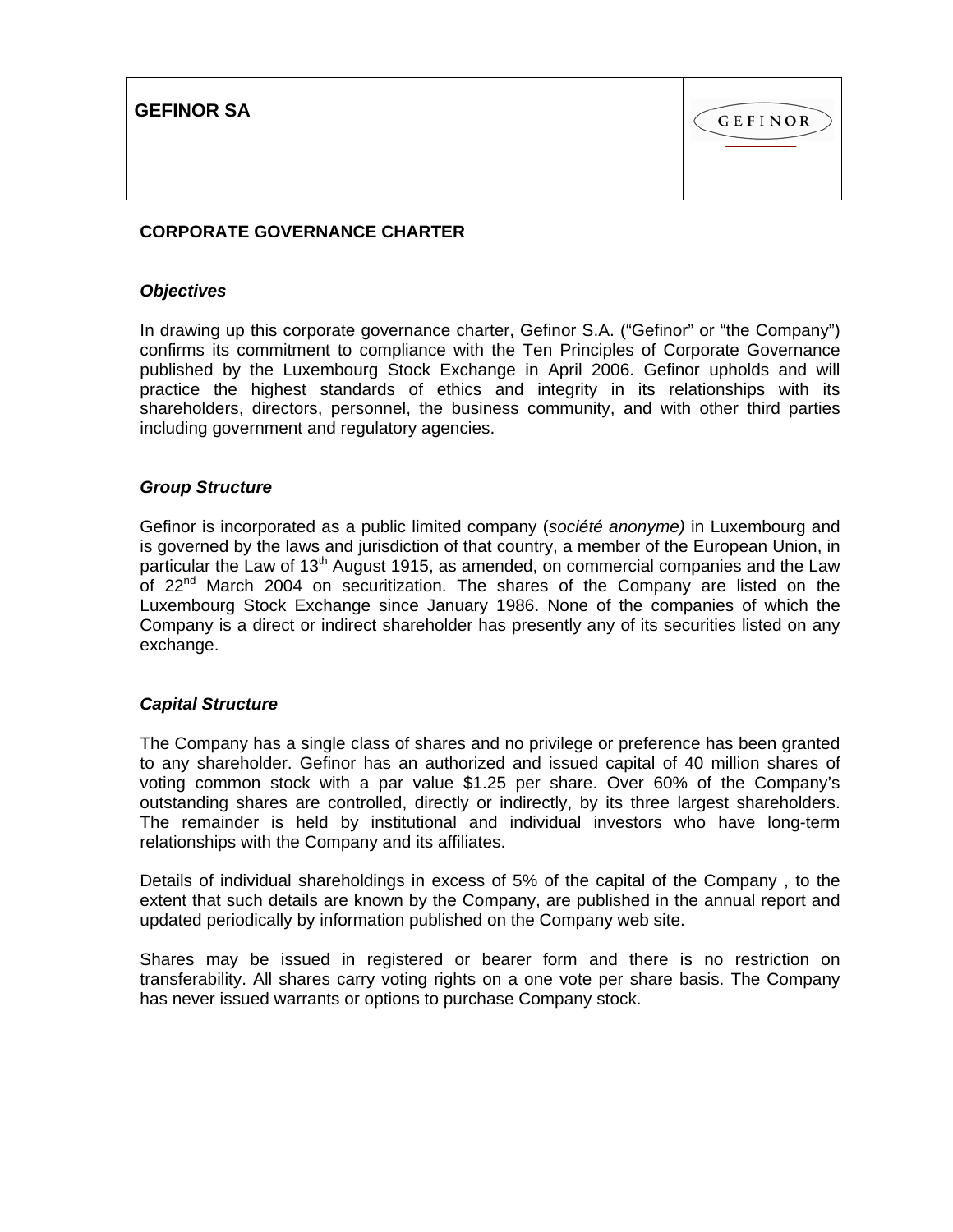**GEFINOR SA**



## *Governance framework*

## *1) Board of Directors*

The Board of Directors (the "Board") is responsible for the administration and management of the Company. Its functions are governed by articles 11 through 16 of the Company statutes. The Board acts in the best interests of the Company and protects the common interests of the shareholders in supervising the business conducted by companies in which the Company has a direct or indirect interest . The Company's articles of association require that the Board consists of no less than three (3) members ("Directors"). Traditionally, the Company's Board has consisted of between five (5) and ten (10) Directors, with a majority of independent members. The Directors are elected by the shareholders annually and serve a term of one year. There are no staggered elections of Directors and there is no limit on the number of terms that may be served.

The Directors must act in the best interests of the Company. Should a conflict of interest arise with regard to a matter submitted for the Board's approval, the Director concerned must inform the Board. He/she will not take part in the discussion or vote on this matter. Any such conflict of interest is recorded in the minutes of the meeting. The General Meeting of Shareholders is informed of such conflicts of interest as may be required by law. The Board includes a sufficient number of non-executive and independent Directors to give them a significant influence over the decision-making processes. The criteria of independence are as follows:

- They do not hold an executive position within the Company or any company in which the Company may have a direct or indirect interest;
- They do not have any family relationship with persons involved in the management of any company in which the Company has a direct or indirect interest that could influence their independent judgment;
- They do not represent a shareholder who owns at least 2% of the Company's share capital; and
- They do not provide to the Company any goods or services that are material and, in the opinion of the Board, would be likely to influence their judgment.

The Board elects a Chairman from among its members. The Chairman's powers are those defined by the articles of association and those specifically delegated to him/her by the Board. The Chairman prepares the agenda for Board meetings. The Chairman also ensures that the procedures for the preparation of meetings, deliberations, decision-making and the implementation of such decisions are correctly applied.

The Company's objective is to give to shareholders an exposure to the investments and businesses, mainly real estate and private equity investments, which are held or pursued by companies in which the Company has a direct or indirect interest. The Board will monitor such activities to ensure that all investments are managed in accordance with the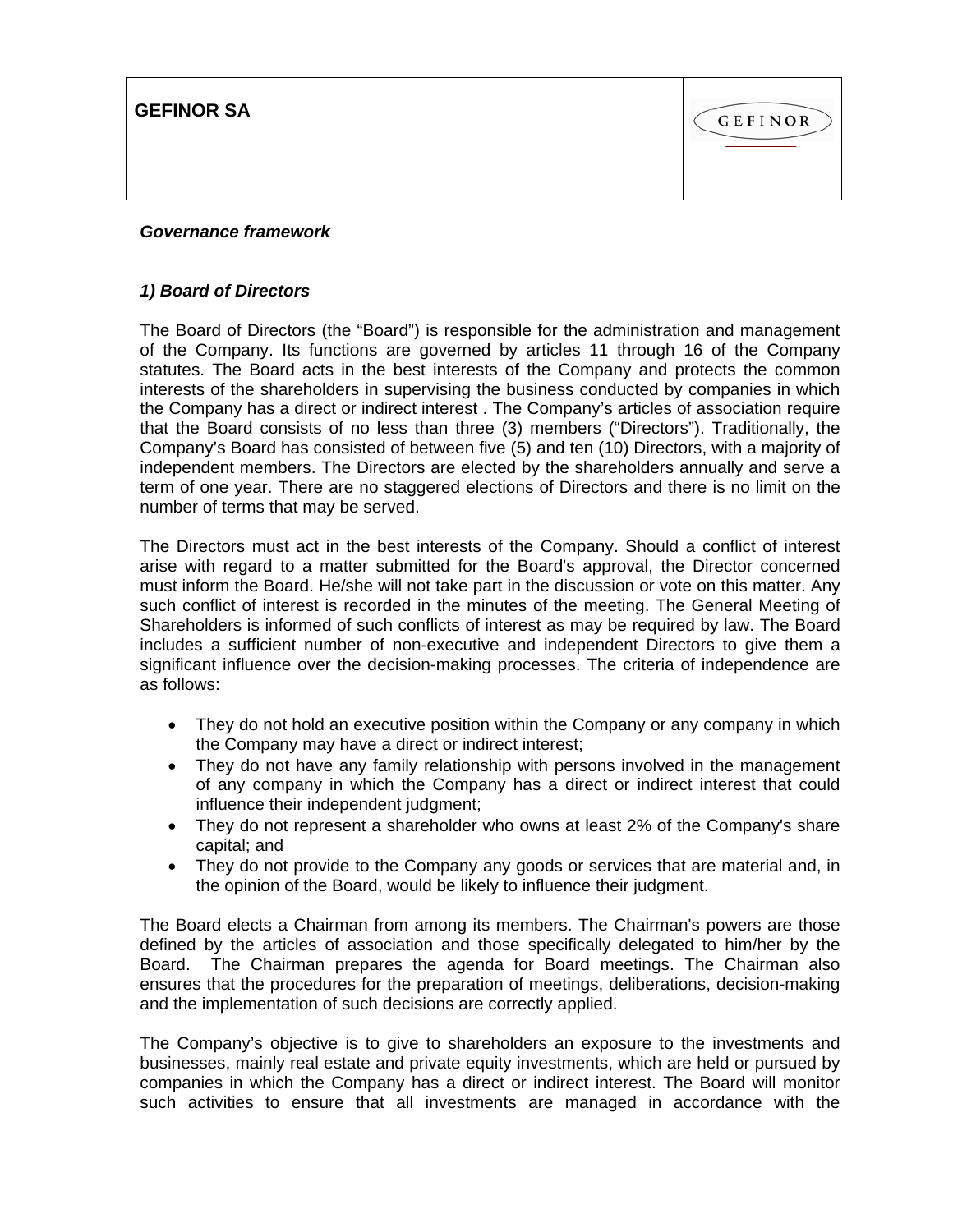| <b>GEFINOR SA</b> | GEFINOR |
|-------------------|---------|
|-------------------|---------|

investment policy approved by the Company. The Company will exercise its voting rights as a shareholder of the companies in which the Company or, as the case may be, the bondholder has a direct investment ("investment companies") in a manner to achieve this objective and ensure a proper monitoring the performance of its investments.

The Board has the broadest powers to administer and manage the Company and fulfil its corporate purpose. Without prejudice to the responsibilities it is legally required to perform, the Board shall review the strategic objectives as well as the general business plan proposed by for the companies in which the Company has a major holding, the allocation of resources for achieving their objectives, the implementation of their general business plans and their operations.

The Board may designate a Secretary to the Board for each meeting. The Secretary to the Board attends the meetings of the Board, helps to prepare meetings and drafts the minutes. He/she does not have a vote.

The Board will also ensure that each investment company has implemented a procedure of overall risk management, of monitoring internal controls and procedures, of compliance with laws and regulations, and delivery of timely and accurate financial information to their shareholders, for its own activities and at the level of its subsidiaries.

The Directors, who meet formally at least twice a year (including at least one meeting per year in the Grand Duchy of Luxembourg), are briefed in advance of Board meetings by the Chairman (assisted by senior management) on matters to be addressed and receive a detailed information package which includes recent operating and financial results for the Company.

The Board approves the following documents after recommendations by senior management:

- Company's consolidated financial statements and the proposed appropriation of earnings;
- Annual consolidated budget proposed by each investment company;
- 5-year business plan proposed by each investment company; and
- Reports to be submitted to the General Meeting of Shareholders.

The Board has a quorum only if a majority of its members are present or represented. Resolutions are passed by a simple majority of the validly cast votes. If a vote is tied, the Chairman has the casting vote.

At the beginning of each year the Directors are informed about the rules concerning insider trading, market manipulations and the "blackout" periods during which they must not undertake any transactions in the Company's shares. If the Directors hold shares of the Company, a set of rules regulating the behaviour and notification obligations in relation to transactions in the Company's shares shall be determined.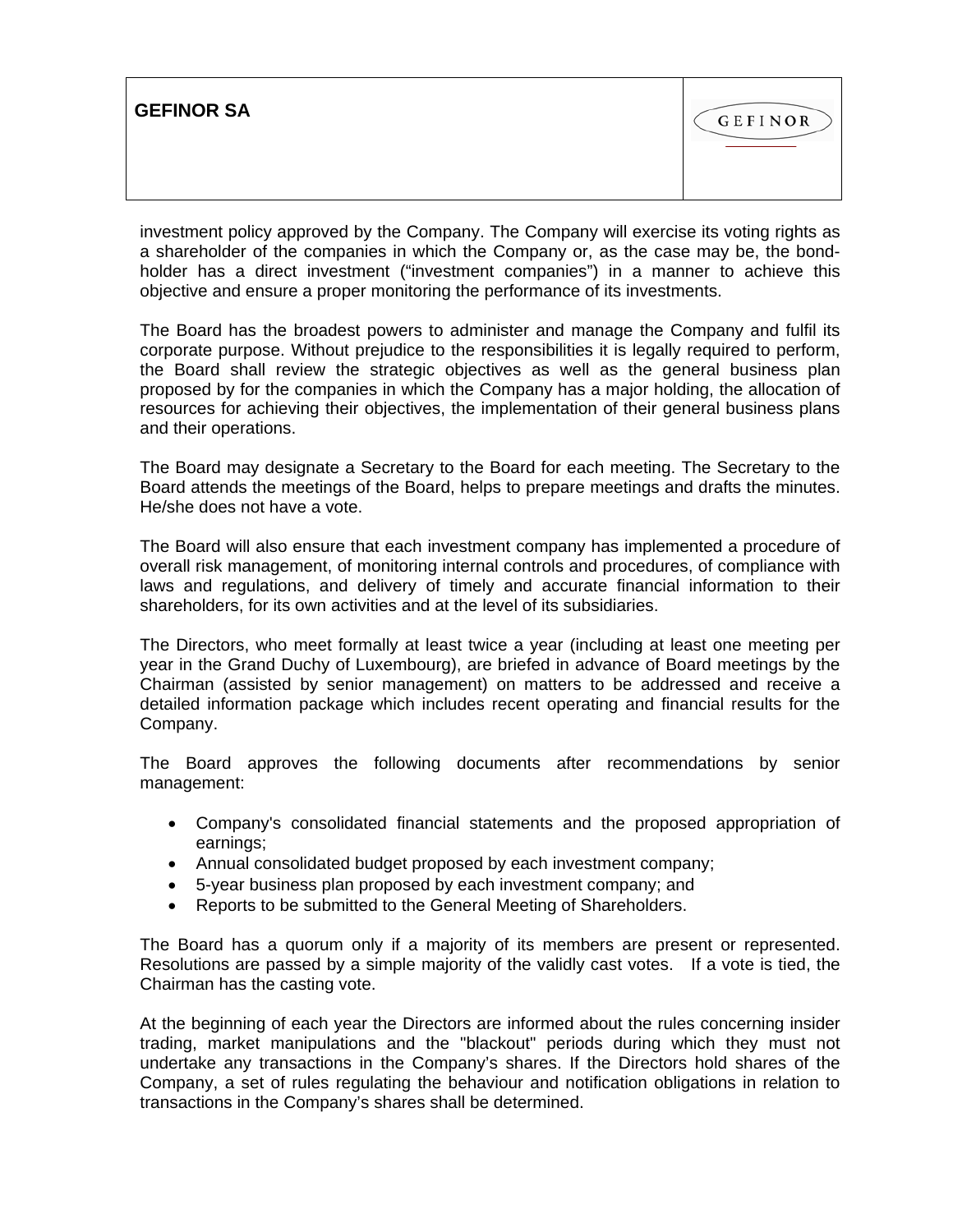| <b>GEFINOR SA</b><br>GEFINOR |  |
|------------------------------|--|
|------------------------------|--|

Directors and any other person called to attend the meetings of the Board are bound to secrecy regarding any information of a confidential nature of which they become aware as a result of their participation in said meetings. Directors undertake to devote sufficient time and attention to the Company's affairs to enable them to carry out their Board responsibilities.

This obligation of confidentiality remains in force even after they have left their positions within the Company.

## *2) Shareholder Rights*

The Company holds an annual general meeting ("AGM") of the shareholders on the fourth Thursday of June at its registered office. At the AGM, the shareholders are asked to approve, at a minimum, the Company's consolidated and unconsolidated financial statements, share repurchases, allocation of profits, the appointment and discharge for their duties of auditors and Directors, and the approval of Directors' fees. Shareholders who are unable to attend the AGM in person are entitled to be represented by proxy. The AGM has a quorum irrespective of the number of shareholders in attendance and the shares they represent. Resolutions are passed with a simple majority of the votes validly cast by the shareholders present in person or represented.

Convening notices with details of general meetings of shareholders are published in the Luxembourg press and on the Company website.

Under Luxembourg law, the Company may not hold, directly or indirectly, more that 10% of its own shares. Such purchases are subject to the periodic authorization of the shareholders. The declaration of dividends must be approved by the shareholders.

Increases in authorized share capital require the consent of a majority of the votes of shareholders present or represented at an Extraordinary General Meeting.

### *3) Senior Management of Companies*

The day to day running of the Company may be delegated by the Board to one or more of its members and officers appointed by the Board, constituting the Company's senior management. The Board will seek to ensure that all members of senior management of the investment companies and their major subsidiaries act as a collegiate body with shared values embodying a strong sense of the corporate identity and spirit, and manage various aspects of the operations. The senior management of each such company shall be composed of at least three members.

As part of the powers delegated by the Board, the senior management: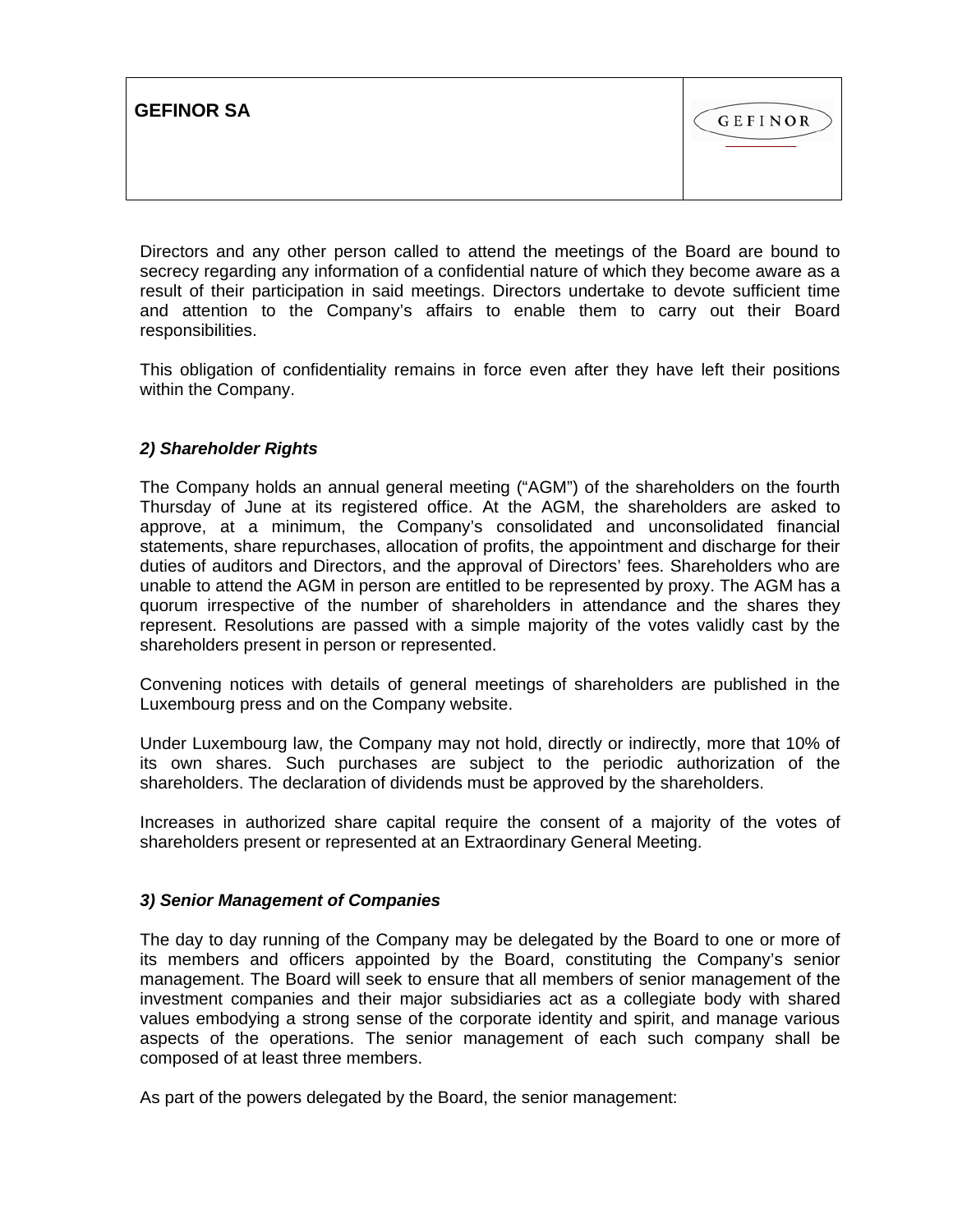| <b>GEFINOR SA</b> | GEFINOR |
|-------------------|---------|
|                   |         |

- Establishes the communications with the investment companies and gathers the information necessary for the Board to inform itself about the implementation of the investment policy;
- Prepares and presents the different financial statements, reports and analysis to be brought before the Board;
- Implements internal controls (systems for the identification, assessment, management and monitoring of financial and other risks) subject to the Board's monitoring role; and
- Exercises the shareholder rights of the Company at the shareholder meetings of all investments in line with the instructions given by the Board.

The members of the senior management must adhere to the strictest ethical and professional standards and give each other mutual assistance in achieving their objectives.

## *4) Internal Controls*

The audit committee of the Board will be responsible for overseeing the internal controls and the financial reporting of the Company on a consolidated basis.

Its responsibilities include:

- Recommendation to the shareholders of the Company's independent audit firm;
- Examination and review of the draft financial statements, comments on accounting principles and rules, and comments on the valuation rules used by the Company when compiling these financial statements;
- Examination of the effectiveness of the financial reporting, internal controls and risk management systems adopted by the Company; and
- Ensuring that the Company and all companies in which the Company has a material direct or indirect investment act in compliance with all laws and regulations and other policies in the jurisdictions in which it operates.

Internal controls and financial reporting are maintained at each level, subject to an overall standard determined for the Company and each company in which it has a major holding.

On these matters the Board, through the audit committee, will consult directly with the senior management and the external audit firm.